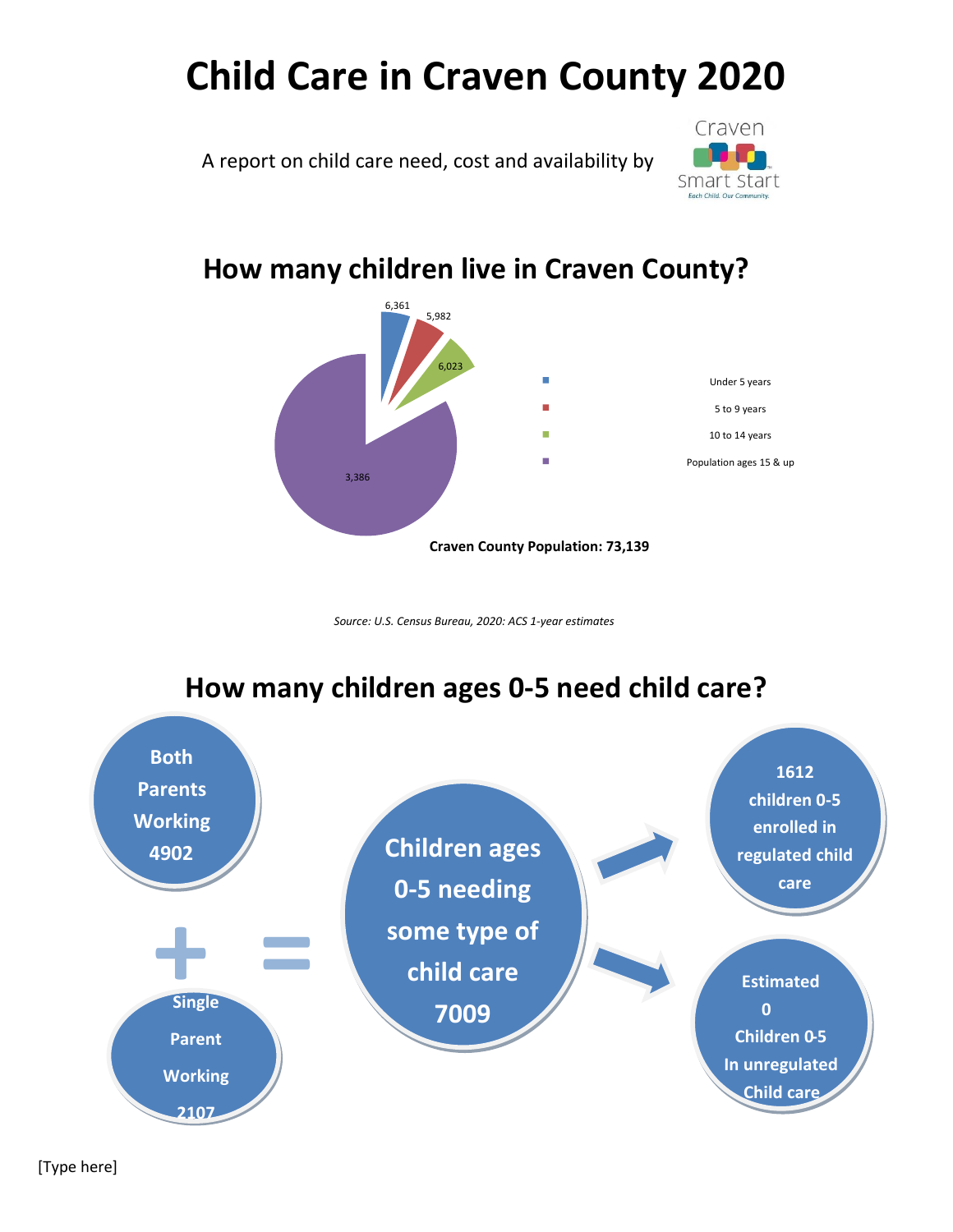# **How much does child care cost in Craven County?**



*Source: Work Life Systems database May 2020 (fees reported to Craven County Partnership for Children by child care providers for referral database)*

## **Child Care Cost as Portion of Median Income**

Craven County Median Income \$52,685



## **Child Care Cost as Portion of Minimum Wage Income**

Full-time minimum wage income \$15,080



*Sources: U.S. Census Bureau, 2020 American Community Survey Craven County Profile & Work Life Systems database May 2020 (fees* 

*reported to Craven County Partnership for Children by child care providers for referral data-*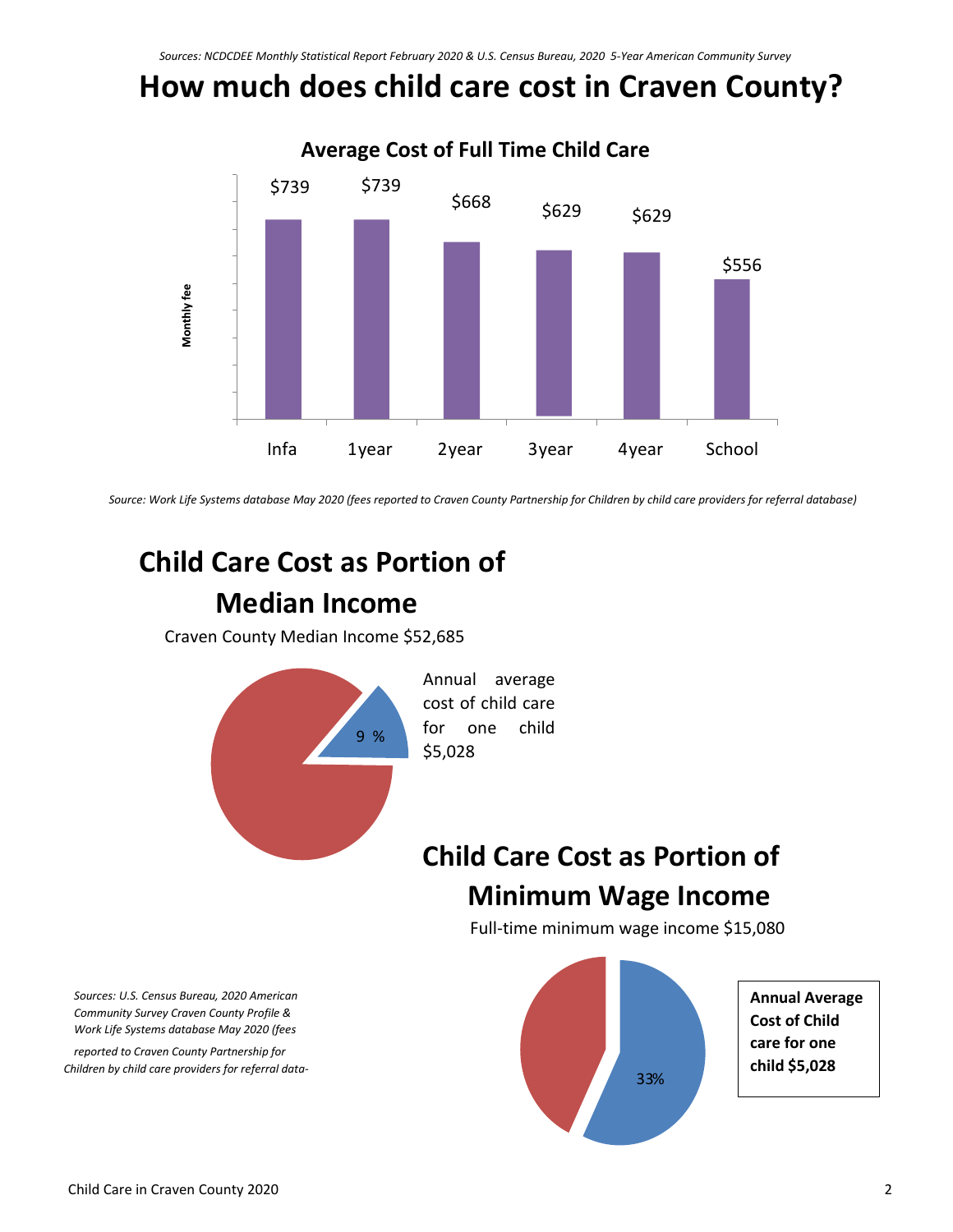## **What kinds of child care are available and where?**

|                                        | <b>Number of programs by area</b> |  |  |
|----------------------------------------|-----------------------------------|--|--|
| <b>Type of Care</b>                    | Craven                            |  |  |
| Child care centers (private, licensed) |                                   |  |  |
| Public preschools (licensed)           | $\Omega$                          |  |  |
| Family child care homes (licensed)     | 25                                |  |  |
| School-age programs (not licensed)     | 17                                |  |  |
| Half-day preschools (not licensed)     | 12                                |  |  |
| <b>Total</b>                           | 61                                |  |  |
|                                        |                                   |  |  |
|                                        |                                   |  |  |

#### **How many children can these programs serve?**

|                                            |        | Number of licensed child care programs offering service |
|--------------------------------------------|--------|---------------------------------------------------------|
| <b>Type of Care</b>                        | Craven |                                                         |
| Child care centers (private, licensed)     |        | 34                                                      |
| Public preschools (licensed)               |        | 0                                                       |
| Family child care homes (licensed)         |        | 25                                                      |
| School-age programs (not licensed)         |        | 13                                                      |
| Half-day preschool (not licensed)<br>Total | 3      | 75                                                      |

*Source (3 preceding charts): Work Life Systems database, 06/2020, Craven County Partnership for Children*



## **Are special services available everywhere?**

|                                  | Number of licensed child care programs offering service |  |  |
|----------------------------------|---------------------------------------------------------|--|--|
| <b>Service</b>                   | Craven                                                  |  |  |
| Weekend child care               | h                                                       |  |  |
| 2 <sup>nd</sup> shift child care | 21                                                      |  |  |
| 3 <sup>rd</sup> shift child care | 13                                                      |  |  |

*Source (3 preceding charts): Work Life Systems database, 06/2020, Craven County Partnership for Children*